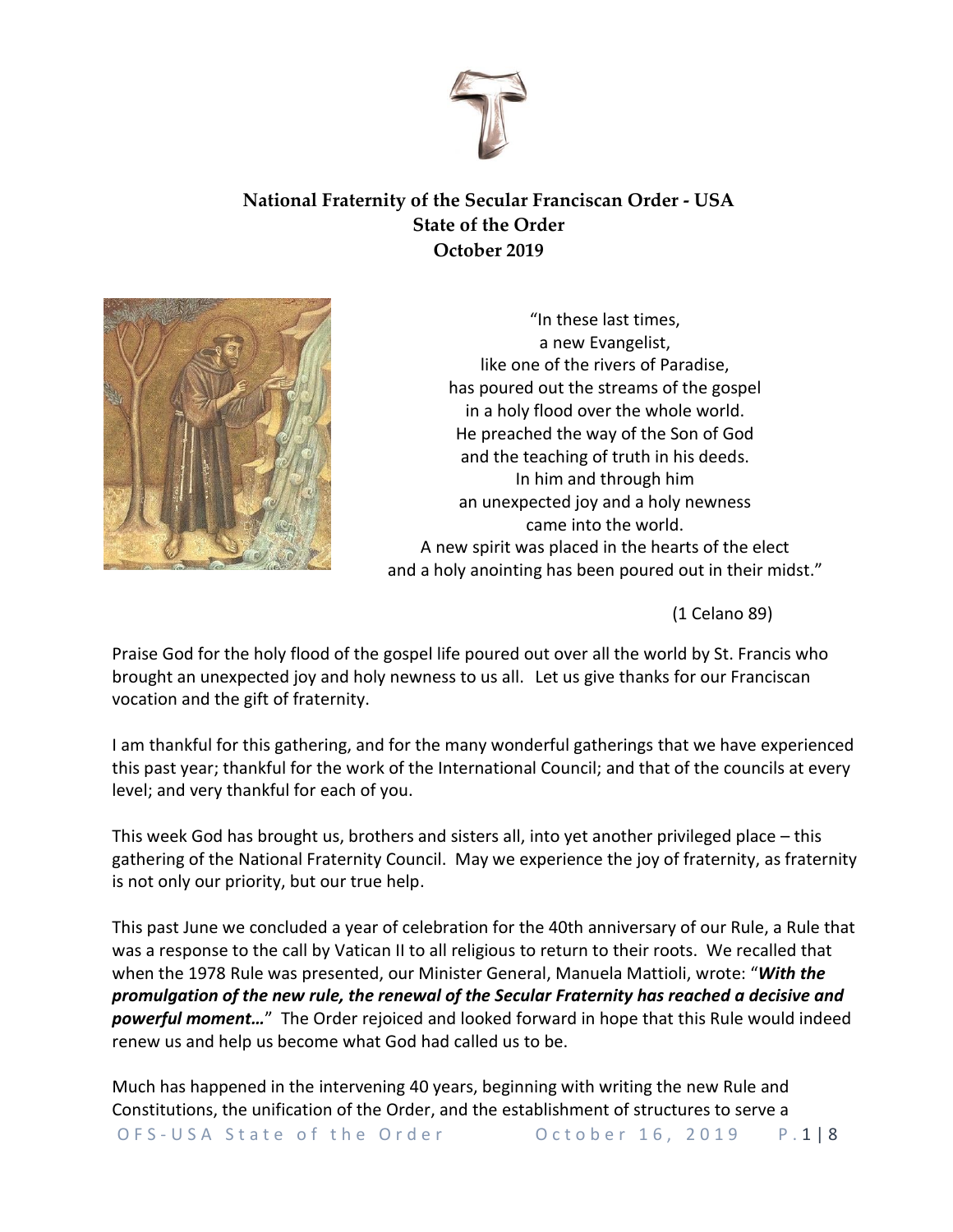worldwide Order. Our International Council (CIOFS) first focused on formation as the most important element of our renewal. Launching into the "management of the Order" project, the Presidency noted that "*Structurally, unification has occurred, but we still experience problems on how the sense of unity and belonging are perceived. We have not fully embraced the implications of our Rule and Constitutions; have not fully understood our vocation, identity and mission; and have not yet lived up to what the Church expects of us.*" The fulfillment of our hope for renewal has not yet been fully realized. We still wait in longing for the holy newness that Francis himself yearned for.



Let us look to another passage from Thomas of Celano to deepen our understanding of what holy newness meant to Francis.

"Francis burned with a great desire to return to his earliest steps toward humility; rejoicing in hope because

of his boundless love, he planned to call his body back to its original servitude, although it had now reached its limit. He cut away completely the obstacle of all cares and silenced the noise of all concerns. When he had to relax this rigor because of illness, he used to say: "Let us begin, brothers, to serve the Lord God, for up to now we have done little or nothing." He did not consider that he had already attained his goal, but tireless in pursuit of holy newness, he constantly hoped to begin again. (1 Celano 103)

Francis burned with a great desire to return to his earliest steps. We too have a great desire to return to our first love, our roots. We too long to cut away cares and concerns. We too want to tirelessly pursue holy newness. It is time to begin again.

We recall that when the 1978 Rule was promulgated, the four Ministers General of the Franciscan Family wrote:



"*The hope of renewal hinges upon* **returning to the origins** and to the spiritual experience of Francis of Assisi and of the brothers and sisters of penance who received from him their inspiration and guidance. **This renewal also depends upon openness to the Spirit in the signs of the times."**

# **THE SIGNS OF THE TIMES**

The *signs of the times* became a catalyst that has characterized our national efforts in the last three years. The National Executive Council (NEC) had been reflecting on the

work of our Franciscan Youth and Young Adult (FYYA) Commission and had come to the conclusion that we needed to find a new direction for this effort. Early in 2017 we decided to bring together a group of OFS members who were interested in working with youth for what we called a visioning gathering. Recalling what is needed for the hope of renewal, we looked to the guidance of the Holy Spirit and the signs of the times. We simply asked, "What is God's vision for our Order in the area of youth?" We found the direction we were looking for.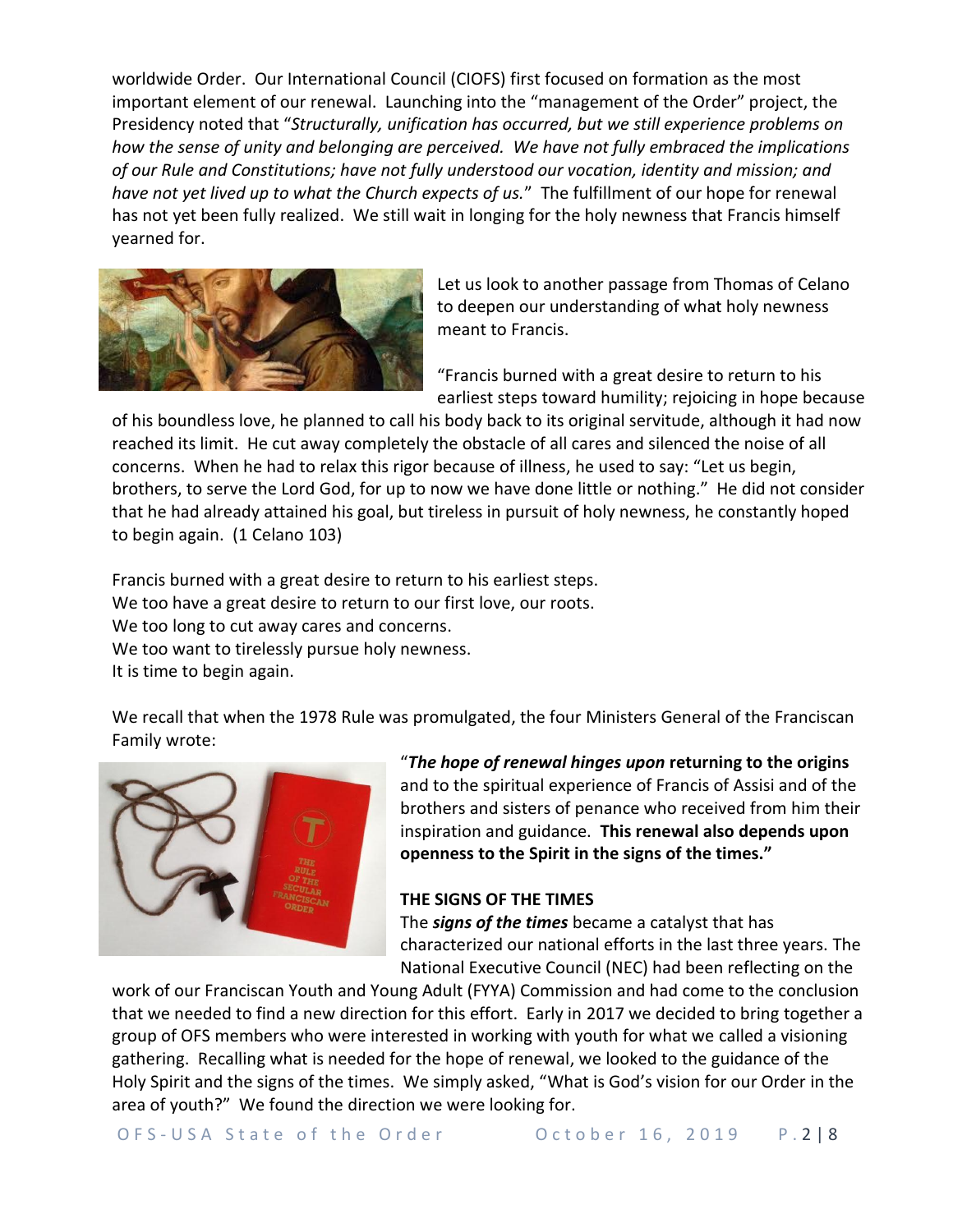We were suddenly set in motion and began a season of Visioning. This was truly the work of the Holy Spirit. The Visioning on Youth gathering was followed by Formation Visioning in 2018, and JPIC Visioning in 2019.

## **A SEASON OF VISIONING**

For each visioning we prepared in the same way. We invited Secular Franciscan leaders and members at large, Spiritual Assistants and members of the wider Franciscan family, all with various levels of experience who had an interest in the topic. We took care to have representation from different regions and cultures. We asked everyone to reflect on readings that were assigned ahead of time.

The key question at each gathering was, "What is God's vision for our Order?" We invoked the Holy Spirit to open our hearts and minds. We read the signs of the times. We were ready for holy newness.

The result of each visioning has been amazing. What we saw and heard and felt was the outpouring of the Spirit. We sat in awe at what God was doing in our midst. Many of us witnessed this.



This painting by Pat Serotkin, was one of the images that came forth from the Formation Visioning. It captures the experience we had at each visioning;

the fire of the Holy Spirit spreading across our National Fraternity.

We came away with **a renewed understanding** of the place of the three commissions in our way of life – the commissions are not

add-ons. Youth, Formation, and Justice, Peace and the Integrity of Creation (JPIC) are firmly anchored in our way of life, our secular way of holiness. Sacred secularity. This is the way we live the Gospel life we are called to by God for the life of the Church.

The vision is clear, and the truth of it is as undeniable as the Lord's intervention in Francis' life in February of 1208. While at Mass in the Portiuncula, Francis heard the Gospel read in a way he had never experienced. These words spoke directly to Francis's heart.

"As you go, make this proclamation: 'The kingdom of heaven is at hand.' Cure the sick, raise the dead, cleanse lepers, drive out demons. Without cost you have received; without cost you are to give. Do not take gold or silver or copper for your belts; no sack for the journey, or a second tunic, or sandals, or walking stick. The laborer deserves his keep. Whatever town or village you enter, look for a worthy person in it, and stay there until you leave. As you enter a house, wish it peace. If the



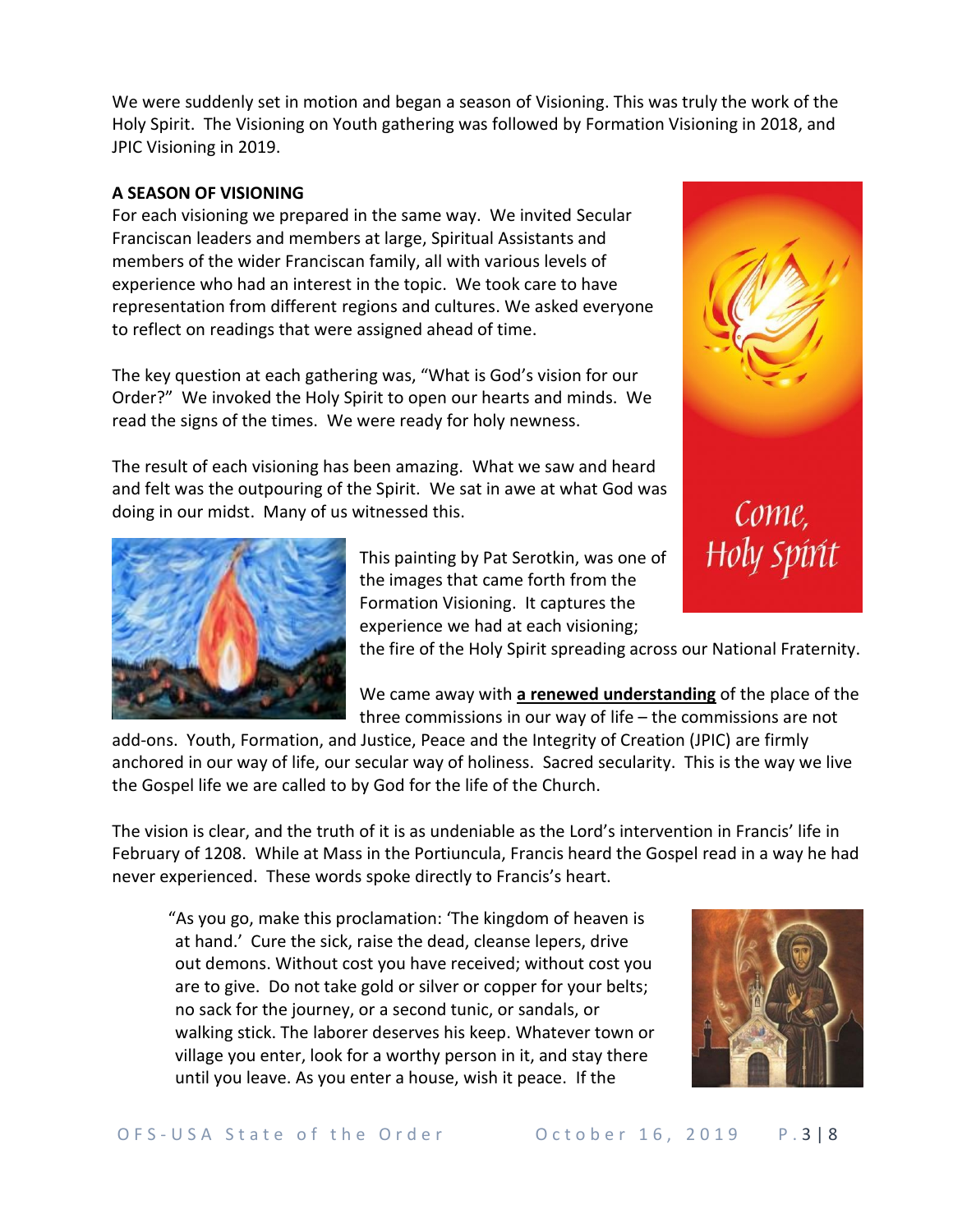house is worthy, let your peace come upon it; if not, let your peace return to you." (Matthew 10:7-13)

Francis was so struck by this passage that his life was turned upside down. The words of the Gospel---the Gospel life---defined his mission. He was filled with unexpected joy.

Just as hearing this message was a pivotal moment for Francis's conversion – so were the messages we received at each of our three visioning gatherings. I cannot overestimate the importance of these visioning events. We have been granted a renewed understanding of our call and mission. For each commission, a vision was given. In response to each vision, we set out in a new direction. Growth and development will continue over time – bringing new life to the National Fraternity.

## **OUR HISTORY FORMS A TRAJECTORY**

Let's look back at our history from the time of the new Rule until today. Reflecting on our history can help us understand where we're going in the light of where we've been. It reflects and shows us how God is working in this renewal – the renewal that's been happening from the time of the new Rule.

> 1968 -1978 The development of the Pauline Rule 1972 - The Santa Clara Statement issued from the Lay Franciscan Congress (the Q) 2000 - The Constitutions 2002 - 2008 CIOFS "For the Formators"  $2012 Q - Be$  the bridge 2014 – National Retreat - Signs of the times / Pope Francis – Br. Bill Short 2014 CIOFS Management of the Order, which asked "What would it take for our Order to fully develop?" 2016 Q – Revive 2017 CIOFS – Management of the Order Terms of Reference / General Chapter 2017 - Youth Visioning 2018 - Formation Visioning 2019 - Life Giving Union Event 2019 - JPIC Visioning

Each of these events have had a profound impact on our Order. Seeing where we are now, we can look back, and we can understand how all of this is part of a grand trajectory.



# **THE HOLY SPIRIT CONTINUES TO MOVE**

The Holy Spirit continues to move us on a trajectory of renewal. We see this in the initiatives, activities and achievements of this past year. These have been reported to you in detail by the various Commissions, Committees and those individuals appointed for a particular service, but they bear mentioning here. Many of the individuals responsible for this wonderful work are present this week at our Chapter.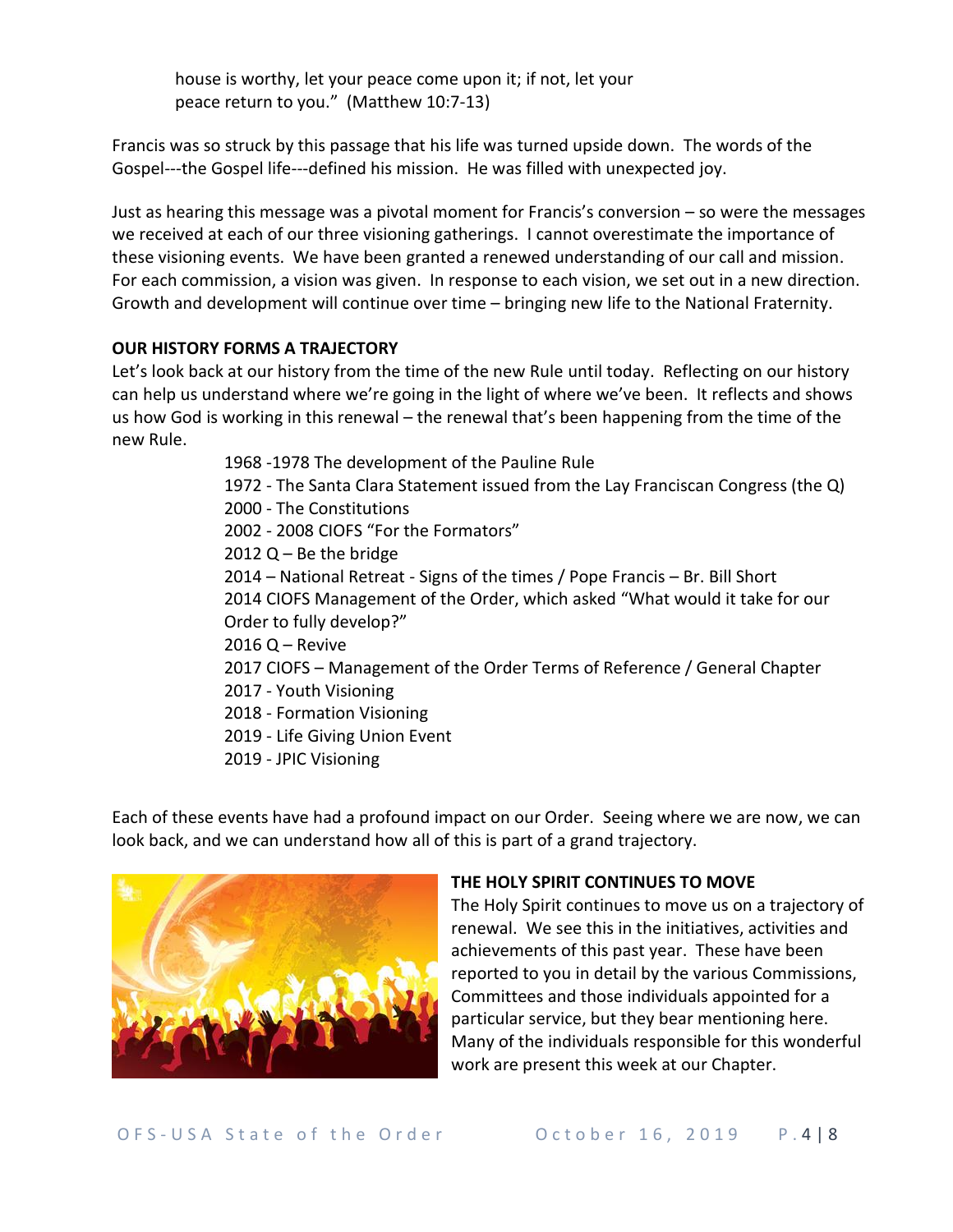#### **The Priority of Fraternity**

One of our major initiatives and a driving force behind all of our efforts is the National Priority of Fraternity. The day we made our profession in the Secular Franciscan Order we said these words, "may…the fraternal bonds of community always be my help."

The NEC has focused on building fraternity: during our visitations to the Regional Fraternities; by way of outreach to our non-English speaking brothers and sisters; through articles on fraternity in each issue of the TAU-USA; and resources on our website. It is gratifying to see the topic of fraternity being used for ongoing formation across our National Fraternity.

A major achievement is the interactive map on our website showing the location of every local fraternity in the United States. This past year we added five new local fraternities to this map, with more to come in 2020, including the establishment of St. Padre Pio Fraternity in Guam this coming January.

We cannot speak of fraternity without mentioning the bond we have with our brothers of the First Order and Third Order Regular. Spiritual Assistance is a "fundamental element of communion" (GC 89.1). Our bonds with the friars were strengthened significantly this past August at an historic three day gathering of national OFS leadership with Provincial Ministers, their delegates to the OFS and Regional Spiritual Assistants - a true gathering of the Franciscan Family. This event, entitled "Life Giving Union – Discussion and Discernment," was facilitated by the Conference of National Spiritual Assistants (CNSA). This dream of many sunsets finally became a reality. We celebrated our "Life-Giving Union" as one Family. This gathering provided an unprecedented opportunity for us to build relationship and share our common concerns. We listened and learned. Doors were opened. Invitations were extended. Ideas were shared. It was a graced time of discovering new ways to go forward together. A full report on this gathering, including the recommendations that came forth from the participants, can be found on our website.

Our fraternal lives are also enriched by our relationships with the Franciscan Third Order Religious Sisters and Brothers, and with our brothers and sisters who follow St. Francis in the Anglican tradition (the Third Order Society of St. Francis), the Order of Ecumenical Franciscans, and the Lutheran Franciscan Order. Additionally, our relationship with the Franciscan Federation continues to develop, and we are engaged with them in planning their next annual conference in June 2020. This will be an event to which the entire Franciscan family in the USA will be invited.



The priority of Fraternity extends widely, encompassing a universal kinship. We are brothers and sisters to the world, bringing hope and extending our hands and hearts in peace. This is reflected in our outreach to the poor and marginalized, to those treated unjustly, and by our care for creation. We sing and we live the Canticle of Brother Sun. Praised be you, my Lord!

O F S - U S A State of the Order Cotober 16, 2019 P.5 | 8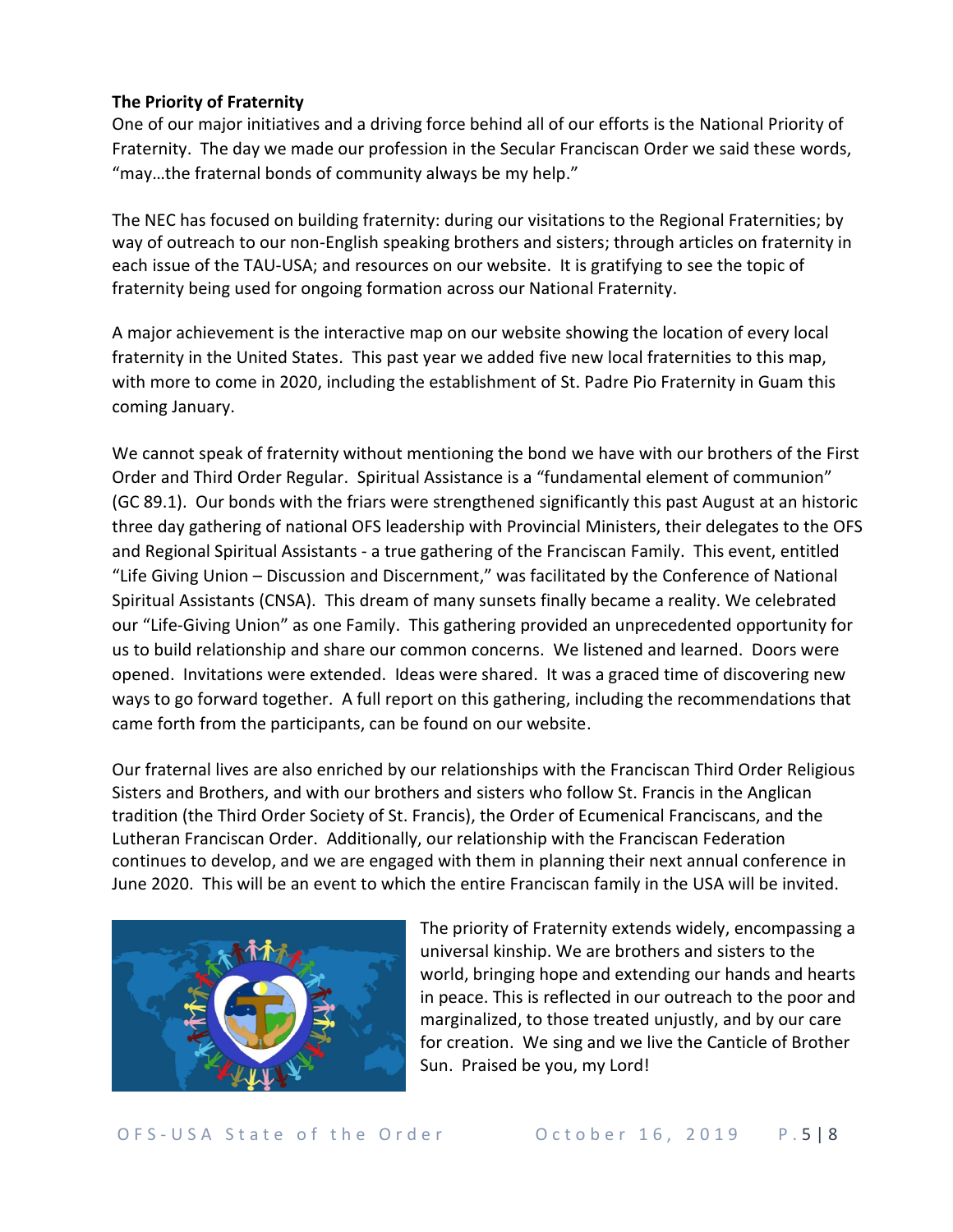

#### **NEW RULE, NEW UNITY, NEW VISION**

We've been on this journey of renewal for some time now. In the last 40 years the essential structures were set in place – and now we see the progression – the trajectory. What a gift it is to recognize this trajectory as God's direction for our Order, even as we await its fulfillment.

New Rule, new unity, new vision. The new Rule gave us hope for renewal. A new unity as we formed a worldwide Order. A new vision through the visioning gatherings for Youth, Formation and JPIC. Certainly, from the beginning we have always "begun again" and started "something new" – but there is a particularity about this moment. The delivery of our new Rule was a 'decisive and powerful moment,' and this 'moment' of grace has been prolonged into a 'season.' *Truly a new spirit has been placed in our hearts and a holy anointing has been poured out in our midst.*



Let us, like Francis, be tireless as we pursue holy newness. The way is unfolding before us, and God is with us.

"In these last times, a new Evangelist, like one of the rivers of Paradise, has poured out the streams of the gospel in a holy flood over the whole world. He preached the way of the Son of God and the teaching of truth in his deeds. In him and through him an unexpected joy and a holy newness came into the world. A new spirit was placed in the hearts of the elect and a holy anointing has been poured out in their midst."

(1 Celano 89)

Peace and all good, Jan Parker & Mary Bittner, in consultation with the National Executive Council

# **National Executive Council**

Jan Parker, Minister Mary Bittner, Vice Minister Claudia Kauzlarich, Treasurer Jane DeRose-Bamman, Secretary Donna Hollis, Councilor Josh Molidor, Councilor Dennis Ross, Councilor Willie Guadalupe, International Councilor Fr. Christopher Panagoplos TOR, CNSA President-in-Turn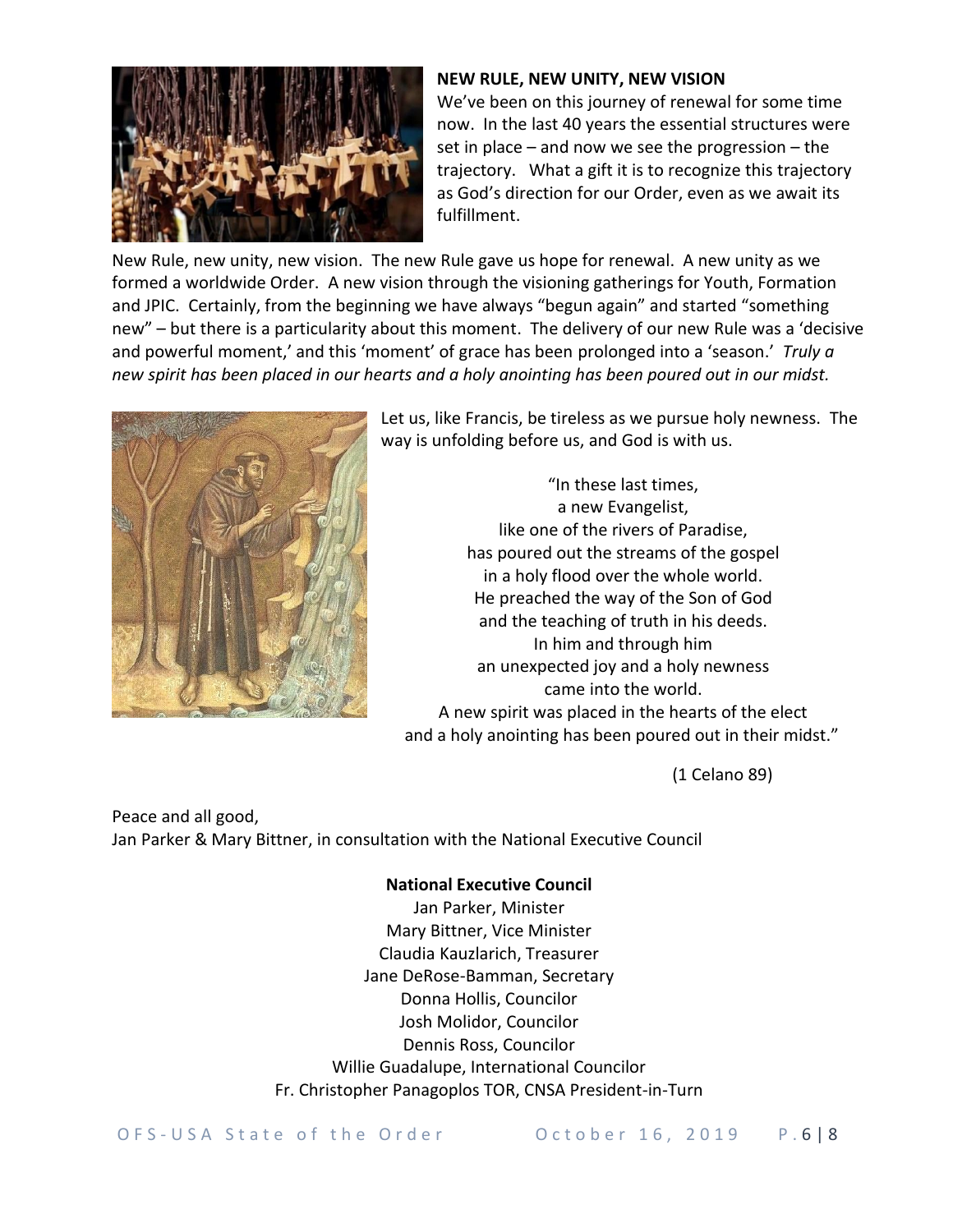# **Demographic Information**

| Number of Local/Regional Fraternities in National        | January 1, 2018 | December 31, 2018 |
|----------------------------------------------------------|-----------------|-------------------|
| Fraternity                                               |                 |                   |
| Canonically established Local Fraternities:              | 593             | 586               |
| <b>Emerging Local Fraternities:</b>                      | 43              | 45                |
| Canonically established but inactive Local Fraternities: | 54              | 54                |
| <b>Regional Fraternities:</b>                            | 30              | 30                |
|                                                          |                 |                   |
| In the National Fraternity                               | January 1, 2018 | December 31, 2018 |
|                                                          |                 |                   |
| Number of permanently professed members:                 | 11,807          | 11,604            |
| Number of temporary professed members:                   |                 |                   |
| Number of members in the period of formation:            | 1,762           | 1,827             |
|                                                          |                 |                   |
| Number of Fraternities/groups of Franciscan Youth:       | 0               | 0                 |
| Number of members of Franciscan Youth:                   | 0               | 0                 |
|                                                          |                 |                   |
| Number of groups of Franciscan Children:                 | 0               | $\mathbf 0$       |
| Number of Franciscan Children:                           | 4               | 4                 |
|                                                          |                 |                   |
| Number of OFS Fraternities of permanent deacons:         | 0               | $\mathbf 0$       |
| Number of OFS permanent deacons:                         | 96              | 96                |
|                                                          |                 |                   |
| Number of Fraternities of OFS priests (Const. 35,2):     | 0               | $\mathbf 0$       |
| Number of OFS diocesan priests:                          | 30              | 30                |
|                                                          |                 |                   |
| Number of OFS Bishops:                                   | 0               | 0                 |
|                                                          |                 |                   |
| Number of groups of members with private vows (36        |                 |                   |
| GGCC):                                                   | 0               | 0                 |
| Number of members with private vows:                     | 8               | 8                 |
|                                                          |                 |                   |
| Number of Local Spiritual Assistants in the National     | January 1, 2018 | December 31, 2018 |
| Fraternity                                               |                 |                   |
| OFM:                                                     | 96              | 77                |
| OFM Conv:                                                | 33              | 27                |
| OFM Cap:                                                 | 54              | 42                |
| TOR:                                                     | 17              | 14                |
| Poor Clares:                                             | $\overline{7}$  | 6                 |
| 3rd Order Franciscan religious brothers and sisters:     | 64              | 46                |
| Other religious brothers and sisters:                    | 9               | 6                 |
| Diocesan priest/deacons:                                 | 46              | 49                |
| Members of OFS:                                          | 95              | 75                |
| TOTAL number of local spiritual assistants:              | 421             | 359               |
| Number of Local Fraternities without Spiritual           |                 |                   |
| Assistants:                                              | 151             | 147               |
|                                                          |                 |                   |

O F S - U S A State of the Order Cotober 16, 2019 P.7 | 8